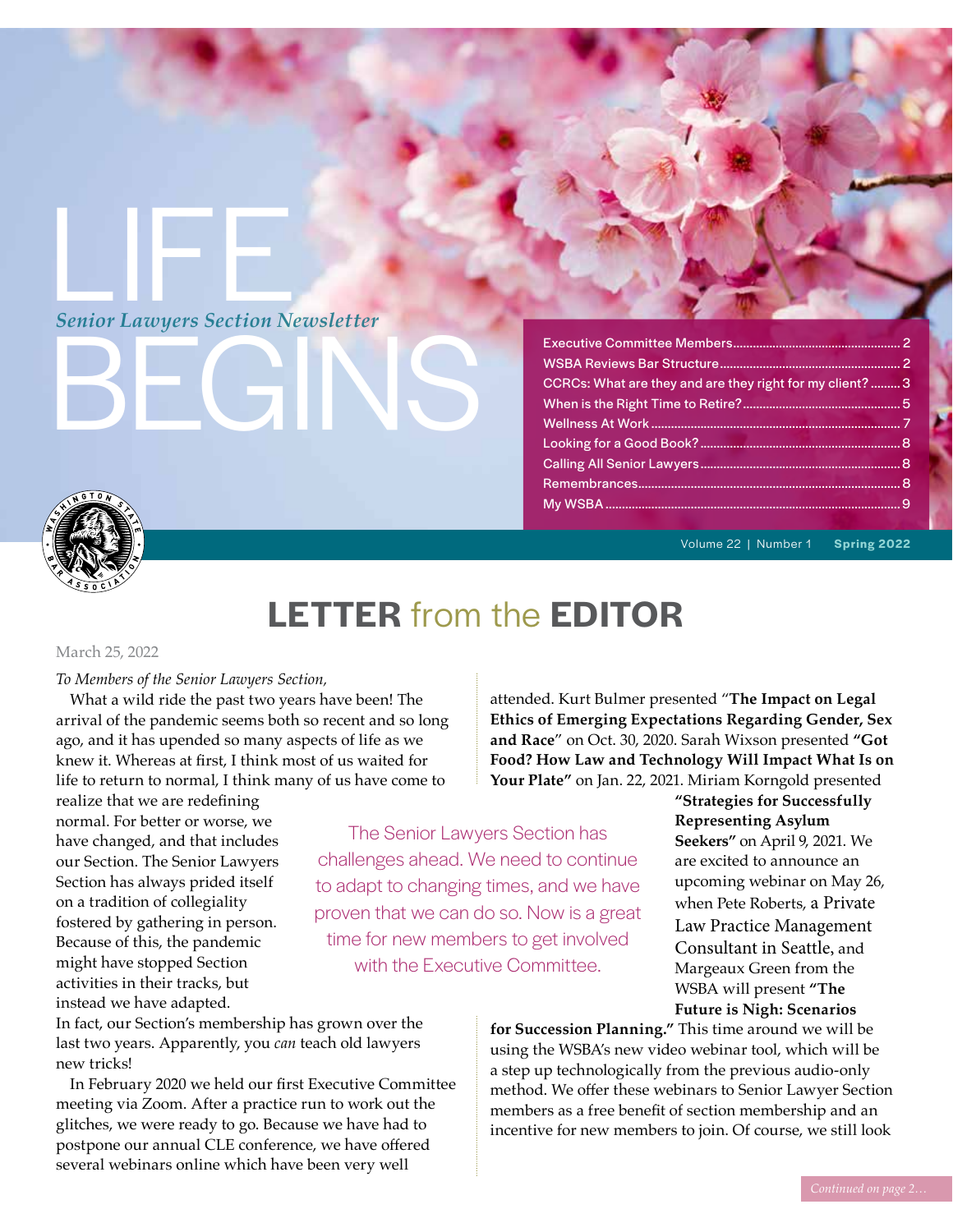

# 2021-2022 **[SENIOR LAWYERS SECTION](http://www.wsba.org/Legal-Community/Sections/Senior-Lawyers-Section) [EXECUTIVE COMMITTEE](http://www.wsba.org/Legal-Community/Sections/Senior-Lawyers-Section)**

## **OFFICERS**

**Chair/Newsletter Editor** Eleanor H. Doermann *Pathway Law, PC [eleanor@pathwaylaw.net](mailto:eleanor%40pathwaylaw.net%20?subject=)*

**Immediate Past Chair** Brian L. Comstock *[brian@comstocklaw.com](mailto:brian%40comstocklaw.com?subject=)*

**Secretary** Albert Armstrong III *[armstronglaw47@outlook.com](mailto:armstronglaw47%40outlook.com?subject=)*

## **MEMBERS**

Stephen E. DeForest *Fox Rothschild [stephendeforest@outlook.com](mailto:%20stephendeforest%40outlook.com?subject=)* 

Joseph Harold Gordon, Jr. *Gordon, Thomas and Honeywell, LLP [jgordonjr@gth-law.com](mailto:jgordonjr%40gth-law.com?subject=)*

Carole A. Grayson *[cag8@uw.edu](mailto:cag8%40uw.edu?subject=)*

Jeanine Blackett Lutzenhiser *Heller Wiegenstein PLLC [jblutzenhiser@gmail.com](mailto:jblutzenhiser%40gmail.com?subject=)*

David Sprinkle *Fidelity National Title [david.sprinkle@fnf.com](mailto:david.sprinkle%40fnf.com?subject=)* 

Judge James Riehl (Ret.) *[jimboriehl@gmail.com](mailto:jimboriehl%40gmail.com?subject=)*

Morris G. Shore *Stokes Lawrence Velikanje Moore & Shore [mgs@stokeslaw.com](mailto:mgs%40stokeslaw.com?subject=)*

## **EMERITUS**

John G. Bergmann Philip H. De Turk Frederick O. Frederickson

#### **WSBA SUPPORT**

Carolyn MacGregor *[carolynm@wsba.org](mailto:carolynm%40wsba.org?subject=)*

## Letter from the Editor Continued...

forward to a time when we can reconvene in person.

Our biggest recent accomplishment has been to advocate for changes to WSBA Bylaws to allow inactive and honorary Bar members to participate as full voting members of any Section that opts to do so by revising its own bylaws. In March 2021, the issue came up when we discovered that some of our long-time inactive and honorary status Executive Committee members could not run for reelection to the Executive Committee. Not being a group to take this lying down, we worked with WSBA staff and general counsel to craft a solution. We presented our proposal for WSBA Bylaw revisions to the Board of Governors for a first read at their September 2021 meeting and the Bylaw changes received final approval at the November 2021 meeting. The Washington Supreme Court ratified the changes in January of this year, and the accompanying revisions to our Section's bylaws were recently approved at the BOG meeting on March 10, just in time for the upcoming election cycle. We believe this change is particularly important for our Section because it speaks to our Section's purpose for being. As we open the new election cycle for the Executive Committee, we want to make sure our members know about this important change, and we encourage any and all of you, active or inactive, to consider joining the Executive Committee. The Senior Lawyers Section has challenges ahead. We need to continue to adapt to changing times, and we have proven that we can do so. Now is a great time for new members to get involved with the Executive Committee.

In closing, I want to let you know about the passing of our beloved treasurer, Ron Thompson, on February 27, following a brief illness. He served on the Senior Lawyers Executive Committee as treasurer for many years, and we feel a profound loss. Brian Comstock writes more about remembering Ron later in this newsletter.

Best wishes, Eleanor Doermann *Chair, Senior Lawyers Section Executive Committee*

# WSBA Reviews Bar Structure

In light of the ongoing integrated bar litigation taking place throughout the country, the WSBA Board of Governors was asked by the Washington Supreme Court to undertake a process for reviewing the WSBA structure and to recommend to the WA Supreme Court their recommendation for the structure of the WSBA. Those meetings (called ETHOS) are underway. The Board of Governors has met twice to date.

All of the meetings are being recorded and are available on our website *[here](https://www.wsba.org/about-wsba/who-we-are/board-of-governors)*. The webpage also outlines the purpose of the meetings and provides all of the meeting dates. The last meeting is scheduled for August with the goal that the Board of Governors will issue a recommendation to the WA Supreme Court after that last meeting. The April 23

The **April 23 ETHOS** meeting focused on receiving stakeholder feedback…

ETHOS meeting focused on receiving stakeholder feedback, including from sections, with an opportunity to attend or to provide written comment. The Board is looking at this holistically and considering many options. No decisions have been made at this point and input from stakeholders will be vital in informing the Board's recommendation for the structure.

*This is a publication of a section of the Washington State Bar Association. All opinions and comments in this publication represent the views of the authors and do not necessarily have the endorsement of the Association or its officers or agents.*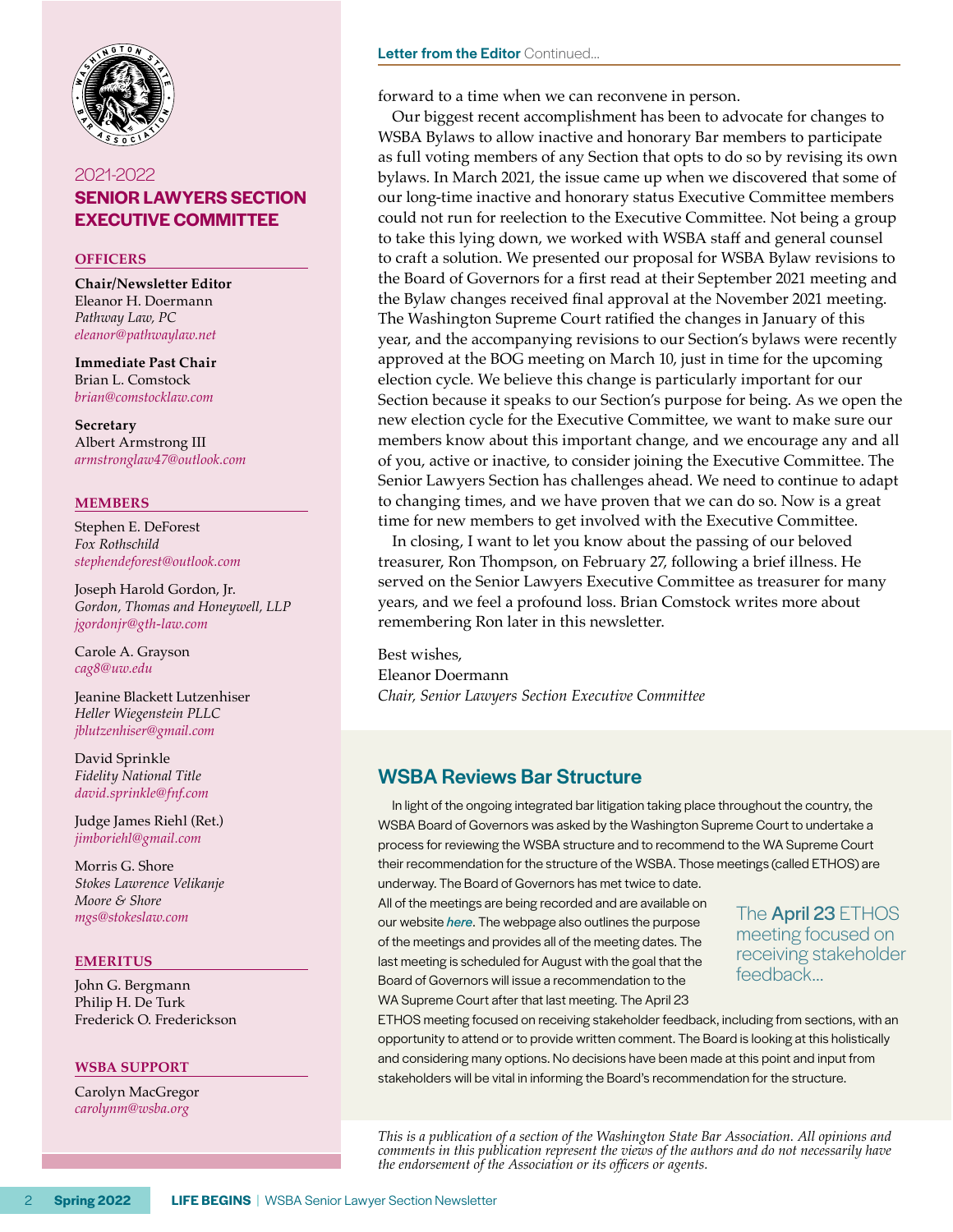# **CCRCs:** WHAT ARE THEY AND ARE THEY RIGHT FOR MY CLIENT?

*By Aaron D. Paker*

As a Medicaid planner, I am conditioned immediately<br>to start thinking of ways to help my clients qualify for Medicaid Long-Term Care benefits, no matter their situation.

However, there are often times when Continuing Care Retirement Communities (CCRCs) should be considered as an alternative to Medicaid planning. In many cases, whether because of very high resource values or simply because a client does not like the idea of Medicaid, CCRCs can provide an alternative means of ensuring that the client will receive the care that they need for the rest of their lives, without worrying about being displaced if they run out of money (read the fine print).

CCRCs, in general, are communities that offer independent living, assisted living, and skilled nursing all within the same campus. They have "buy ins" that can range from around \$50,000 to over \$1,000,000, and monthly charges for rent and care which can vary greatly from \$2,000 per month to over \$10,000 per month. When looking at CCRCs there are several key points that your client should research before choosing a community. Here are some of them:

- Buy-In
- Resource Requirements
- Type of Contract
- Care Levels
- Location
- Reputation
- Atmosphere

# Buy-In

With buy-ins ranging from \$50,000 to over \$1,000,000, it is important to decide what your client is willing to spend and why. Some of the basis for the amount required as a buy-in is related to the type of contract and care levels discussed later, but often it is

more about location and reputation. If they want to live in a community that is close to a major metropolitan area, like Seattle, and they want the name that everyone recognizes as "the best," then they should be prepared to pay more than they would for an equivalent quality of CCRC in Des Moines or Kent.

## Resource Requirements

The buy-in is only half of the financial qualification process. Nearly all CCRCs require that you show evidence of sufficient resources to pay for some number of years. This number can vary greatly from community to community, but my experience with these requirements suggests that it is often roughly double the buy-in fee; e.g., if you buy in with \$200,000, then you have to demonstrate proof of at least \$400,000 in assets. It is important to know what this number is because your client may want to reduce their estate to a number that is closer to this amount before showing their proof of assets.

Most CCRC contracts, at least those that guarantee you will not be kicked out if you run out of money (all nonprofit CCRCs must make this guarantee, but for-profit CCRCs are not required to do so), include language that states that the residents will not gift assets after moving in. This is not small gifts at birthdays or holidays, but it does exclude larger gifts, such as those that one might make if trying to qualify for Medicaid benefits.

What this means is that if your client moves in with \$600,000 in assets and lives there for 15 years, they could

easily run out of money. If they only need \$400,000 to qualify, then they could have given \$200,000 to family members before applying, run out of money after 10 years (without being kicked out), and kept \$200,000 in the family. Either way, they run out of money but, by gifting before moving, their family can hold onto money that could be used for their benefit or just so that they will feel that they are protecting a legacy for their children.

# Type of Contract

There are four basic types of CCRC contracts to be aware of. It is important to understand which type your clients are signing up for when weighing buyin costs and initial monthly fees. The different types are:

(1) **Flat Fee.** These are used in roughly one-third of Washington CCRCs. They tend to have larger buy-ins, but the monthly fees are relatively consistent from move in to death. There may be annual raises in fees for inflation, but residents pay the same whether they are in independent living or in skilled nursing care. These CCRCs are more likely to sign up residents who will come in at the independent level and spend as long as possible at that level of care. This can be a great deal if your client's health diminishes well before the end of their life, but if they expect a long, healthy life, they will likely pay more here than they would for independent living at a different CCRC.

(2) **Pay As You Go.** These are also used in roughly one-third of Washington CCRCs. The buy in may be smaller, but the monthly expense is based largely on the level of care needed and can make significant jumps any time needs increase. Your client may start in independent living,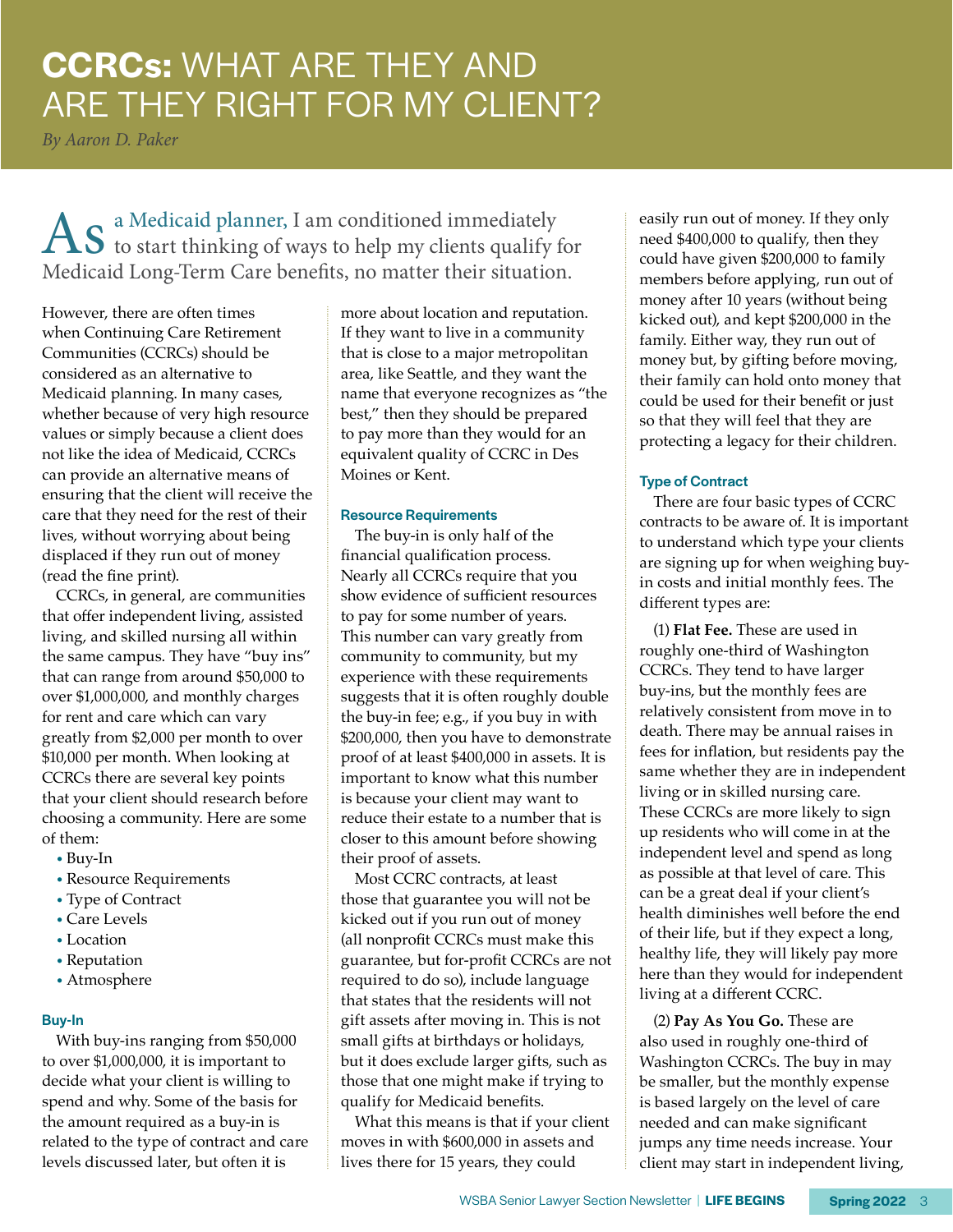(3) **Hybrid.** Roughly one-fourth of Washington CCRCs use a hybrid contract. In these communities there is a set monthly cost for independent living, one for assisted living, and one for skilled nursing care. The level of care needed within each classification does not affect the cost, just the classification itself. Your client will pay the same for assistance with dressing as for assistance with dressing, bathing, and using the toilet.

(4) **Month to Month.** A small number of Washington CCRCs have month-to-month contracts, where either your client or the community can terminate the contract with 30 days' notice. In most of these CCRCs the buy-in is smaller or it vests over time, so your client can get a partial refund if they leave within the first five years or so. Often these CCRCs are only month-to-month for those living in independent units and/or the community loses some of its ability to terminate without good cause once the buy-in is vested. I have only seen this when the client is in independent living, never in assisted living or skilled nursing.

## Care Levels

Most CCRCs have independent living, assisted living, and skilled nursing care. However, not all have skilled nursing care. It is important for your client to know what level of care the community can provide before spending 10-15 years there, using up all of their savings, only to be told that they have to leave because their care needs exceed those that the community can safely provide.

Location, Reputation, and Atmosphere. These can all be lumped together as the "soft factors." Location is most important to those who want to be close to family, friends, or community activities. This is something that only your client can judge the importance of. Reputation is hard to judge from the internet or the handouts the CCRC puts out. They show the highlights that make them special, but it is harder to locate the bad reviews. You should refer them to a professional housing specialist for the inside scoop. Finally, atmosphere really boils down to how your client feels about the place when they visit or tour or spend a week testdriving the place. If it feels like home, great; if it feels like a prison, bad.

Talk to a specialist. There are many geriatric care managers who specialize in finding appropriate communities. If your client is thinking about moving to a CCRC they should reach out to someone with insider knowledge who has no real dog in the fight. It is also a very good idea to talk to an elder law attorney who is familiar with Medicaid and VA benefits and can help weigh the options and opportunities that may not be obvious to the

layperson.  $\blacksquare$   $\blacksquare$ 

WA 98003.

Aaron D. Paker has worked on Medicaid cases for Life Point Law for over six years as a paralegal, as an intern, and now as an attorney. He earned his J.D., Cum Laude, at Seattle University School of Law in 2019, with Cali Awards in Elder Law and Advanced Elder Law, after three and a half years of working full time and taking classes at night while helping raise two daughters. He can be reached at APaker@lifepointlaw.com, (253) 237-7036, or 31919 6th Avenue South, Federal Way,

# **SAVE THE DATE**

# Mini-CLE Webinar

# **May 26**

12:00 – 1:30pm Pete Roberts & Margeaux Green present:

# The Future is Nigh: Scenarios for Succession Planning

Earn 1.5 CLE credits

# [CLICK TO REGISTER](https://www.mywsba.org/PersonifyEbusiness/Default.aspx?TabID=1356&productId=21155077
)

# *Connect with others in the legal profession.* **WSBA Sections JOIN NOW!**

# **WHY JOIN?**

Membership in one or more of the WSBA's 29 sections provides a forum for members who wish to explore and strengthen their interest in various areas of the law.

# **BENEFITS**

- Continuing education
- Professional networking
- Resources and referrals
- Leadership opportunities
- Career advancement
- Opportunities to affect change in the legal system

# **WHO CAN JOIN?**

Any active WSBA member or law student can join. Some sections also accept public members. Learn more about membership eligibility and join today at:

#### https://www.wsba.org/aboutsections

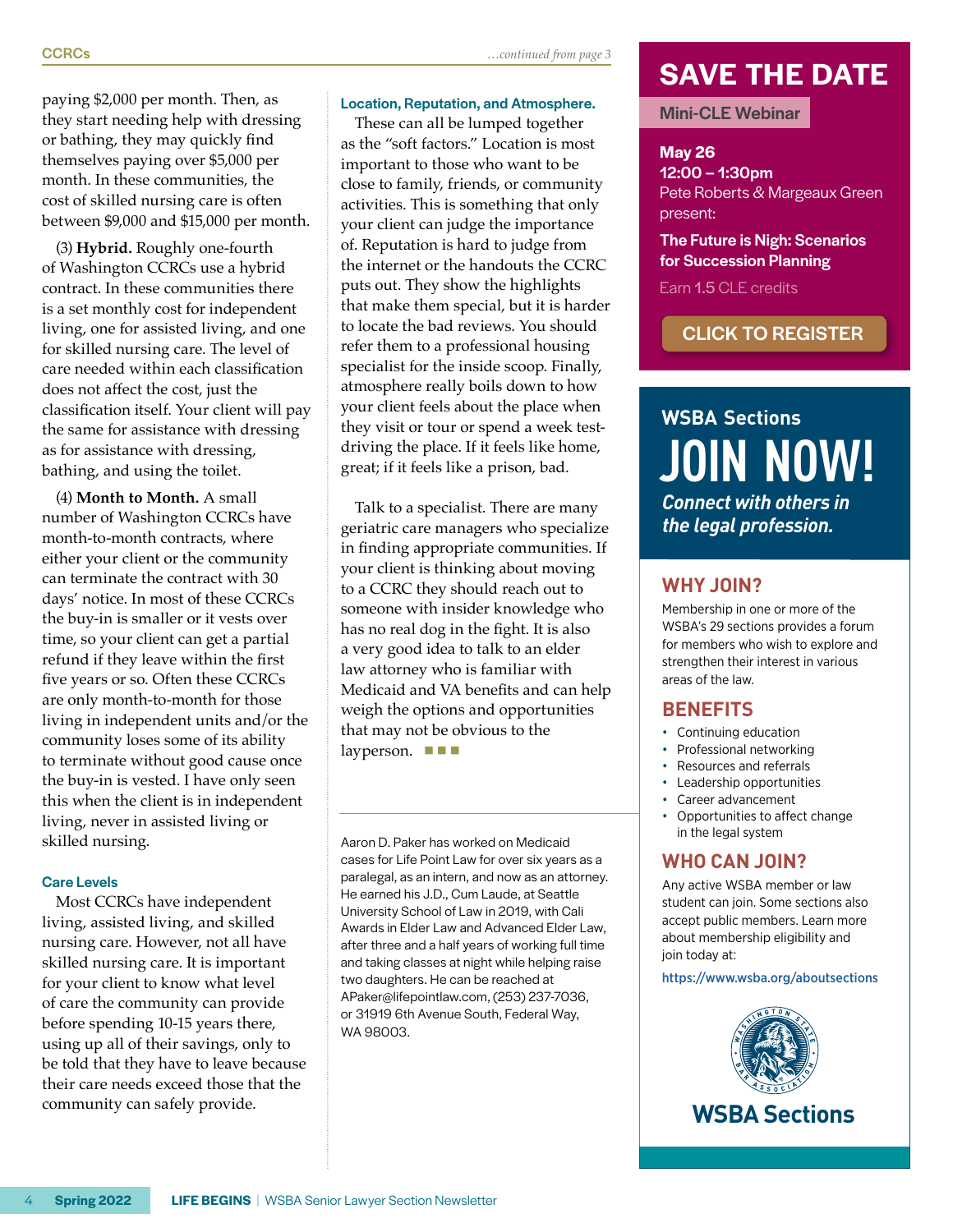# Many people ask me, **"WHEN IS THE RIGHT TIME TO RETIRE?"** *By Ida O. Abbott*

*But like so many questions about important decisions, this one has no simple "right" answer.* 

I have clients starting to plan for retirement in their early<br>  $\frac{1}{2}$  50s, and I know lawyers in their 70s and 80s who insist they'll never retire. To find a meaningful answer, you need to reframe the question as, "When is the right time for me to retire?"

And the only person who knows the right answer to that question is you. That doesn't mean the answer is easy. Except for the fortunate folks who know exactly when they want to quit practice and what they want to do next, most lawyers grapple with competing demands, conflicting desires, their identity being tied to their career, fear of the unknown, risk aversion, financial uncertainty, and other factors that prevent them from retiring or even thinking about it.

Nonetheless, the answer is there. It just takes some effort to unpack, face up to your reasons for resistance, and then reframe them so you view retirement as feasible, desirable, and filled with exciting possibilities. Here's how to begin that process.

## Consider These Key Points

As you begin to think about retirement, it's important to keep a few critical points in mind:

**Retire on your own terms.** At some point in the future, you'll stop practicing law. Ideally, you want to be the person who decides when that will happen. If you're going to retire, you want to do it on your terms, whenever you feel ready to go.

It's best to retire while you're mentally and physically fit and before your clients, partners, or circumstances decide for you. This means being honest with yourself about how long you want to practice, what your body is telling you about your energy and interest, what your time records are

showing you about your productivity and profitability, and other indications that retirement (perhaps following a phase-down period) might be a good idea. Whatever the timeline, it's better to retire by design, not by default.

**Allow enough time to prepare yourself and others.** Retirement isn't an event; it's a long-term process. The date of your last official work day may be on the calendar, but reaching that day takes months and years of planning. You need to ensure that your clients are prepared for your retirement and happy with your successor, that your successor is ready to step into your position, and that your practice, firm, and legacy are secure and protected when you leave. That preparation takes a lot of work.

The retirement process continues as you transition from law practice to retirement. That transition will involve major changes in almost all aspects of your life. Without adequate forethought and preparation, it can be disorienting and highly unsettling; many people find it takes a year or more to settle into retirement comfortably. But when you've designed and prepared for the retirement you want, that transition period can be a time of discovery, enjoyment, and personal growth.

**Start planning sooner than later.**  The sooner you start to plan, the more likely you'll be able to realize the future you desire. As a lawyer, you probably want to know and control as much as you can about future

possibilities before you commit to a significant change.

This last year has been a stark reminder of our limitations in predicting the future or trying to control the world around us. It has made us acutely aware of our own vulnerability to things like novel viruses, economic downturns, and isolation. Yet while there's much you can't know or control about the future, a flexible, well- thought-out retirement plan increases the chances that you can control the direction your future will take, even in the face of unexpected and undesirable occurrences.

**Decide with your spouse.**  Retirement has profound consequences. Leaving a career and embarking on a new stage of life changes how you spend your days, whom you interact with, and your overall engagement with the world around you. If you are married or have a life partner, those changes will affect both of you for decades. So it's essential to decide and plan your retirement as a couple. Deciding together about the timing and possibilities for post-career life ensures you start out with aligned expectations and your spouse's support.

**Plan your finances.** Before you make any decisions about retiring, get a clear view of your finances, now and in the future. Most people never feel they have enough financial security to retire. It doesn't matter whether their savings are modest or they're worth millions; the fear of not having enough to support yourself in retirement is extremely common.

Speaking with a financial planner can allay those concerns. You'll get a better appreciation of your financial

*Continued on page 6…*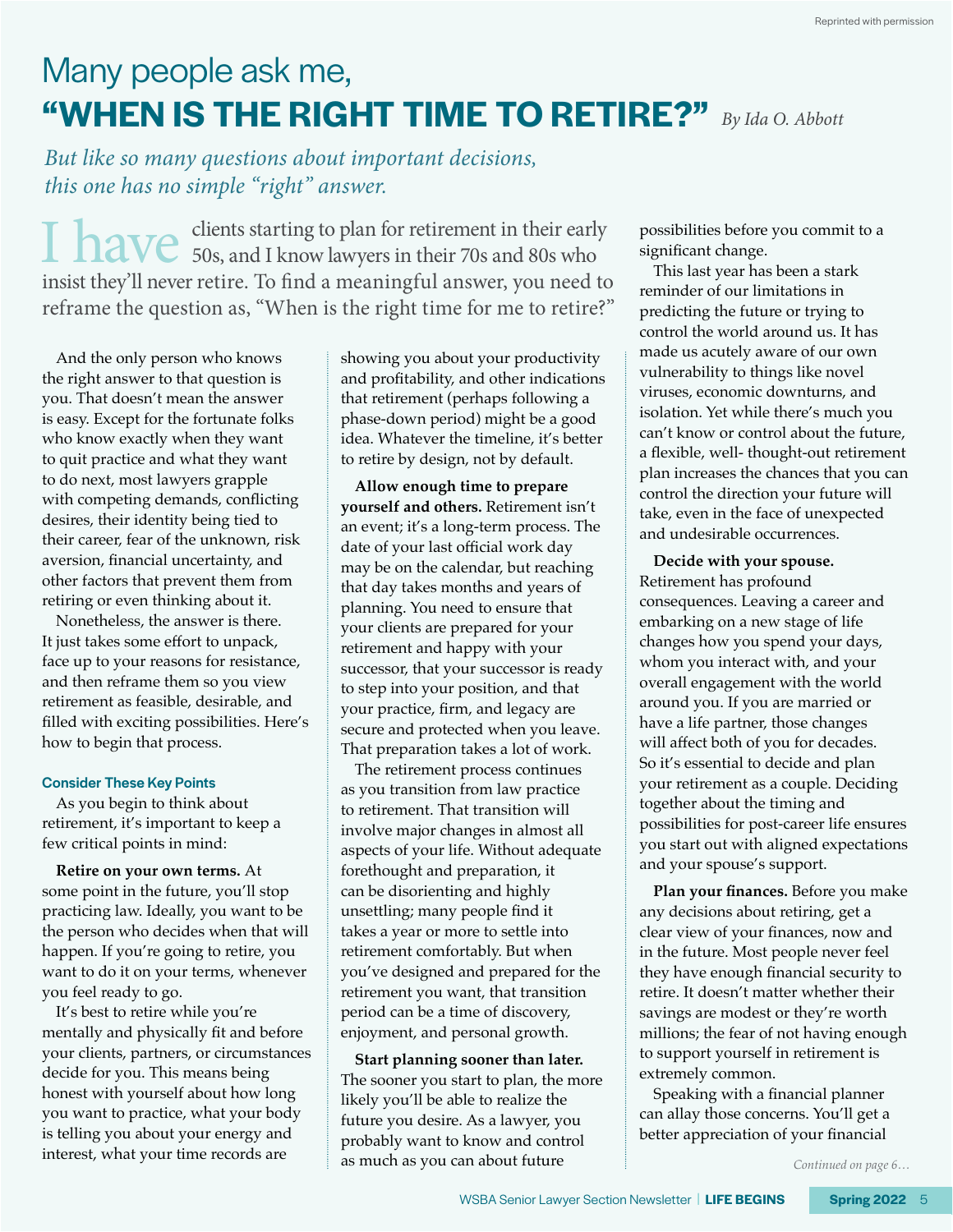status and help creating a sound financial plan to carry you through your retirement years.

## What's Your Time Frame?

Once you acknowledge you'd like to retire, how do you know when to do it? Examine various factors unique to your personal situation to help you decide whether the right time for you is next year, in five years, in ten years, or even further out.

Below are questions to help you come up with a timetable that makes the most sense for you. These questions won't give you a formula for determining your retirement date. They're intended to make you aware of factors to consider in deciding the timing that will be best for you.

Sometimes your answers will pull you in opposite directions. For instance, if you consider law a calling and being a lawyer gives your life purpose, you might want to practice as long as you can. In contrast, if a known medical condition is likely to limit your options at some point, you might want to take advantage of your current good health and retire soon.

When you face such apparent contradictions, setting priorities based on their value and importance will help you resolve any conflicts and reach a better decision.

**1** How old are you?

- 2 How much longer do you want to practice and why?
- **3** At what age will you be able to afford to retire? Are you guessing, or have you done a financial analysis?
- 4 Why are you working?
	- You enjoy your practice.
	- Work is a source of pride and fulfillment.
	- You need the money.
	- You see no alternatives.
	- Retirement sounds dismal.
	- If you weren't working, you'd feel

guilty or embarrassed.

- Your clients rely on you and no one else could replace you.
- Others say or make you feel you shouldn't retire.
- Your spouse is pressuring you to delay retirement.
- 5 How much do you love what you're doing?
- Are you excited to get to work each day? Do you find your work interesting, stimulating, and fun? Are you enthusiastic about your clients and feel you're still growing professionally?
- If you don't love what you're doing, why do you continue to do it? If you dread going to work or feel exhausted, bored, or in a rut, what's keeping you from making a change?
- 6 How important is it for you to keep practicing?
	- How central is it to your sense of self-worth to remain a practicing lawyer?
	- Does your work give your life meaning?
	- Do you envy friends who've retired?
	- Do you daydream about other things you'd like to be doing?
	- What's your gut telling you?
- 7 If you weren't working at your current job, what would you like to do?
	- Would you like to keep working but do something else?
	- Do you have any interests or hobbies you'd like to pursue?
	- If you want to pursue your interests but can't because of current work demands, how much longer will you put them off?
	- Do you have any unfulfilled dreams or aspirations you could strive for if you retire?
	- If you don't know what you might do in retirement, there are many ways to explore interesting

possibilities. If you did find other interests to pursue, how would that affect your readiness to retire?

- **8** How secure is your practice and, if it's very secure, for how much longer will it be that way?
	- How strong is the marketplace for the kind of work you do?
	- Can you rely on your clients to keep sending you work, or will you need to keep bringing in new clients?
	- Do you enjoy business development and feel eager to continue doing it?
	- Do you think any of your key clients may retire soon? If they do, how will their move affect your business?
- **9** How has the pandemic changed your practice?
	- How has it affected the demand for your services?
	- Do you like working from home?
	- How do distancing requirements, the inability to meet personally with teams or clients, and restrictions on travel affect your work satisfaction?
- How comfortable are you with the technology required for law practice? How do you feel about learning and adapting to the ongoing changes in legal technology?
- Do you like the changes in practice or find them overwhelming and frustrating?
- Assuming many of these changes will continue for a long time, how does that affect your desire to keep practicing?
- 10 How is your health?
	- Are you experiencing any physical, emotional, or other problems that might suggest it's time to cut back at work or to retire?
	- How is your spouse's health?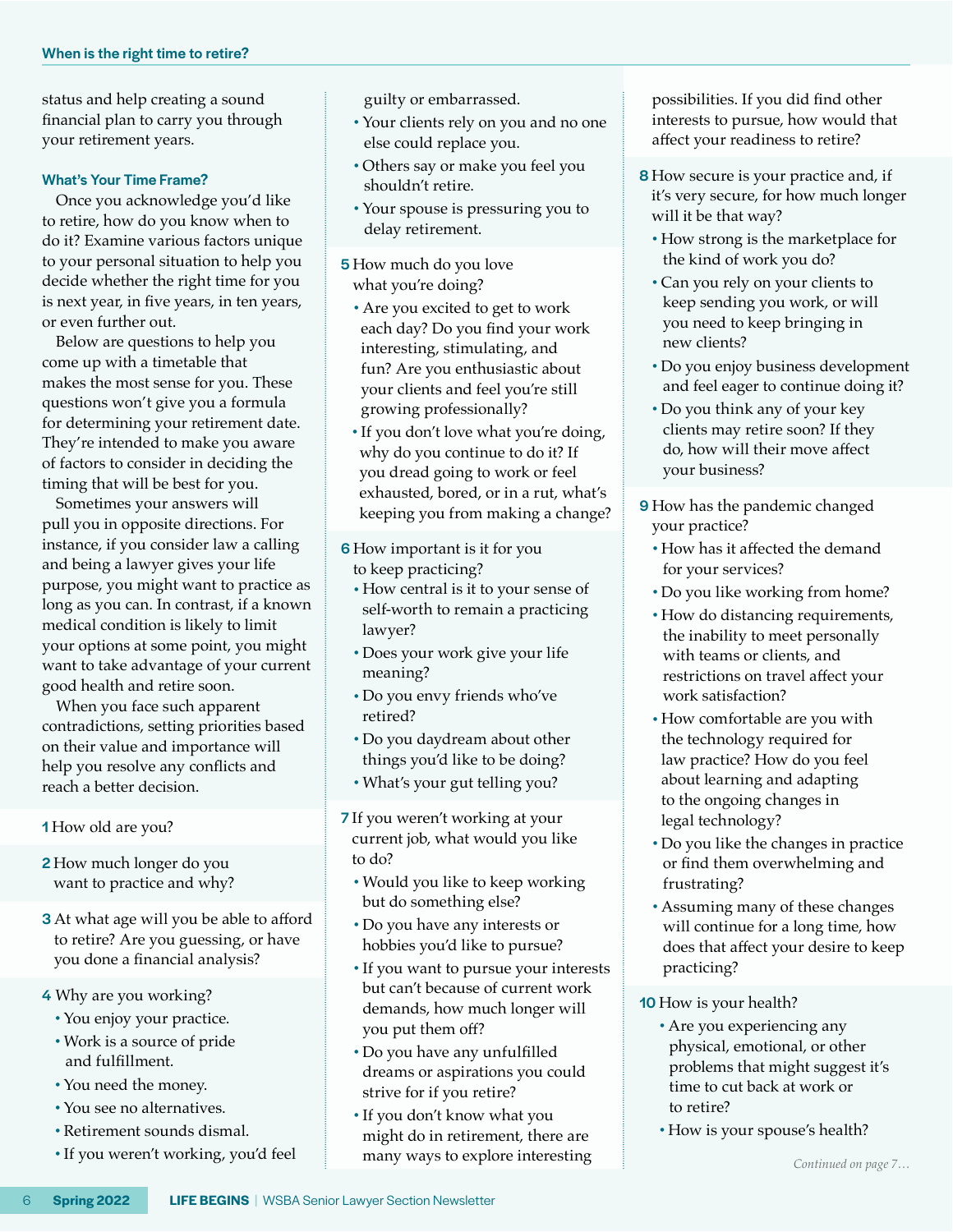#### When is the right time to retire?

• For either you or your spouse, is there any reason to expect that physical, mental, or emotional problems will impact your ability to stay in practice or limit your options regarding your post-retirement plans?

- 11 Are you feeling—or do you anticipate—any pressure to retire?
	- If you're at a firm, have you received any signals suggesting you're not sufficiently productive and profitable?
	- Does your spouse want you to stop working or slow down? When does your spouse want to retire?
	- Are there family members, such as grandchildren or aging parents, who need or may soon need more personal time and attention from you?
- 12 Before you retire, how long will it take to find and groom successors and transition your clients and ongoing matters to those successors?
	- How easy will it be to find qualified successors you trust and whom you believe your clients will trust?
	- If you want to sell your practice, how easy will it be to find a buyer? How long will it take?

If you haven't considered these questions before, some of them may elicit answers that surprise or even disturb you. It may be helpful to talk with someone about these questions and the feelings they arouse in you. In addition to your spouse, a close friend, a counselor, a trusted advisor, or a retirement coach can help you construe your answers and what they mean for your future plans. That process will put you in a stronger position to determine the most suitable time frame for your retirement.  $\blacksquare$ 

# **WELLNESS AT WORK**

*By Dr. Charles Ericksen*

In my work over the past thirty years, I have spoken with scores of legal professionals from all over the world. It's a noble, important calling in life. But it's also demanding, lonely, and enormously stressful.

At its basic level, wellness is an active process of becoming aware of and making choices toward a healthy and fulfilling life. Wellness is more than being free from illness. The fundamental essence of wellness is that well-being can be viewed as a continuum of human potential. Picture a continuum extending from lower levels characterized by health robbing behaviors to higher levels of wellness characterized by personal responsibility for one's health and a conscious commitment to growth and balance.

The health fields have traditionally focused on pathology and suffering rather than the causes of positive functioning. In contrast, wellness is a positive approach primarily concerned with self-actualization, growth, and wholeness.

Managing stress is just one of the tasks of wellness. Understanding your feelings, paying attention to your emotions and physical wellbeing, and the ways in which the stressors may be affecting you are vitally important. Do you sleep enough? Are you drinking too much? Have you gained considerable

Managing stress is just one of the tasks of wellness. Understanding your feelings, paying attention to your emotions and physical well-being, and the ways in which the stressors may be affecting you are vitally important

weight over the past several years? Are you feeling tired most of the time, or do you find little joy in your life or work? Do you avoid close or intimate relationships? These are all potential signs that stress is interfering with your well-being in an unhealthy way.

Just as there are several factors that characterize wellness, there are several factors that characterize what wellness is *not*.

Wellness is not the same as physical fitness. There is no doubt that there is a strong relationship between physical fitness and many components of wellness. But physical fitness is neither health nor wellness. There is considerable evidence that physical fitness and an active lifestyle can reduce the risk of illness and contribute to a more vibrant life. Also, fitness can lead to enhanced cognitive functioning and can enhance one's ability to participate in leisure. However, wellness is much broader than physical fitness. Poor health can occur even in highly fit people because of factors beyond personal control such as hereditary conditions or environmental factors.

Wellness is not a form of alternative medicine. Wellness is frequently a buzzword used by entrepreneurs, often with questionable credentials. These entrepreneurs would have us believe that if you use their products or perform their programs that you are on the right path towards wellness. Because wellness is by definition a state of being, it is not a treatment or a form of medicine.

*Continued on page 9…*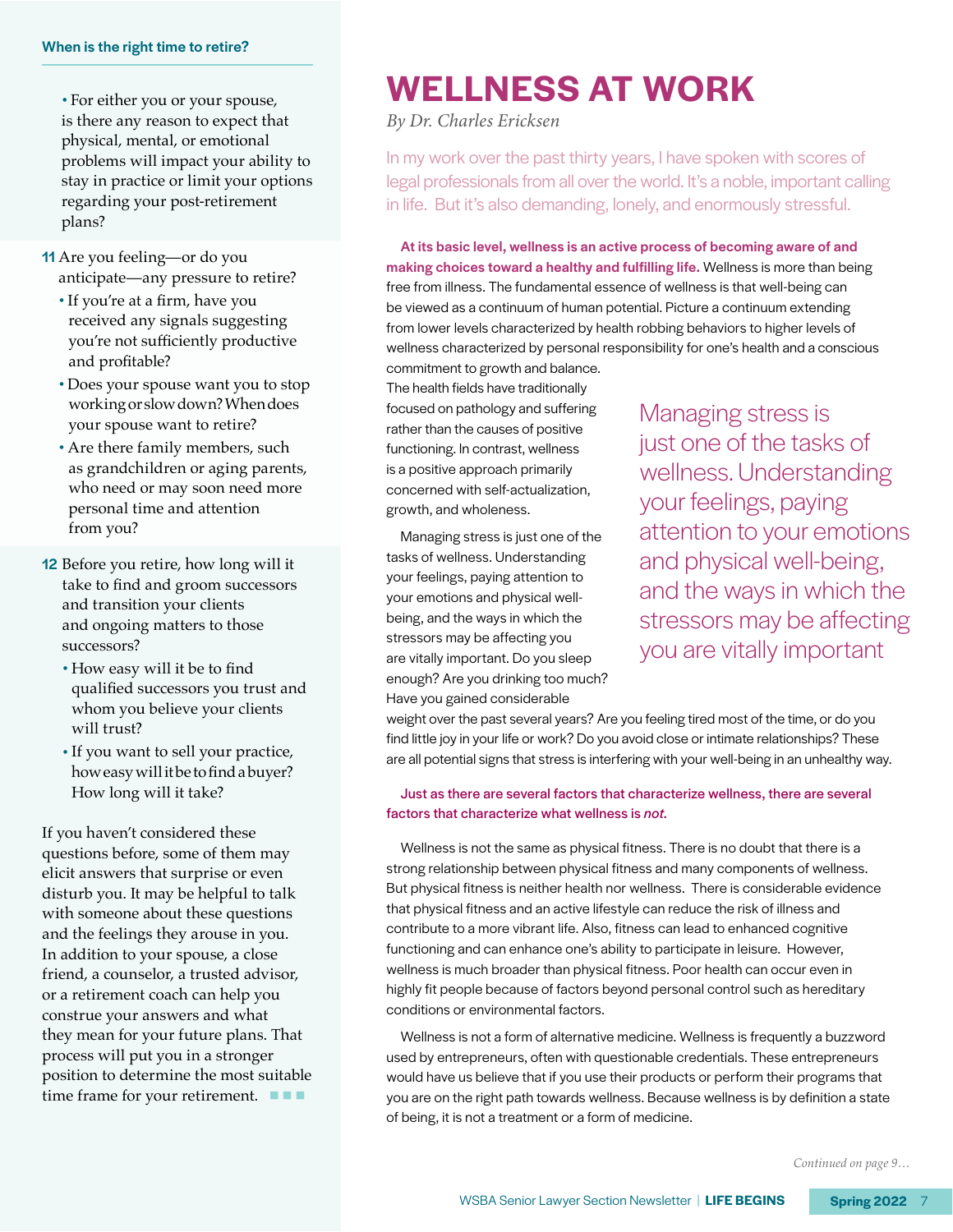# LOOKING FOR A GOOD BOOK?

# **THE SPLENDID AND THE VILE** *By Erik Larson / Published 2020*

**A** GRIPPING TALE of the darkest hour<br>for Great Britain during WWII from 1940-1941 when Germany was bombing London every night and how Winston Churchill held the country together through courage, inspiration, and tenacity.

## **THE BOYS IN THE BOAT**

*By Daniel Brown / Published 2013*

THE TRUE STORY of the University of Washington eight-oar varsity crew who came from obscurity to achieve the greatest achievement, winning the gold medal at the 1936 Olympic games in Berlin, Germany, hosted by Adolf Hitler.

# **THEODORE ROOSEVELT FOR THE DEFENSE**

*By Dan Abrams / Published 2019*

**PAST-PRESIDENT ROOSEVELT** is sued<br>in 1915 by William Barnes for libel after he published a paper claiming Barnes was a corrupt politician in New York. Through actual transcripts of the trial, the reader is transported back in time to see just how former President Roosevelt holds his own on the witness stand.

# **LEGAL LIFE FOR SENIOR LAWYERS 'AFTER' COVID?**

# *Calling all Senior Lawyers—We need you!*

The last two years have been hard for all of us: we have lost dear ones and weathered isolation, illness, and a near-constant disruption of "normal" life. We have sorely missed a key value of our section: joyful in-person interaction with colleagues and friends.

In 2022 and beyond, we are looking forward to a reinvigorated time of reconnection and growth. We welcome and invite all WSBA members to join us.

If you are 55 or over, or have practiced law for 25 years or more, we invite you to consider applying for one of several open positions on our executive committee.

We are a friendly and collegial bunch, always seeking to increase our committee's diversity of background, culture, geography, viewpoint, and more. You will have a voice in developing practical CLEs and opportunities for dialogue and camaraderie.

Election applications will accepted until April 29. To submit an application, log in to your myWSBA Profile, scroll down to "CONNECT & SERVE" on the left-hand side, and click on "Section Executive Committee Application."

# **REMEMBRANCES OF RON**  …from an old legal buddy

# *By Brian Comstock*

Ron Thompson – no longer with us. Sad news. Reflecting back, Ron was treasurer of our Senior Lawyers Executive Committee for many years and a great contributor in many ways. My first recollections of him go back to 1959. Ron and I were cramming for and finally passing the state bar exam, ready to start practice. Ron returned to Tacoma where he joined a major law firm, now Krilich, LaPorte, West & Lockner. Though very active in practice, he also served many years as managing partner of his law firm, and became prominent in many ways.

Reflecting back to about 1975, I recall that Ron and I each had a client interested in obtaining city approval of a major parking facility in downtown Tacoma. Somehow, I

got drawn into a fight on TV with the city mayor who loved public attention and saw sabotaging our project as his latest riling point. While this was going on, Ron (bless him) simply waltzed

# …a leader in the community to the very end.

over to the city council then in session and got the project routinely approved. Tacoma still has beautiful downtown parking facilities. Thanks to Ron!

About 15 years ago, Ron and his wife moved to Gig Harbor. As always, geared to practice law, Ron established his law firm's branch office there, and he continued to be active in practice and became a leader in the community to the very end. Our thoughts and thanks are with you Ron. We see you up there in the heavens, skills still in play.

*Join us!*